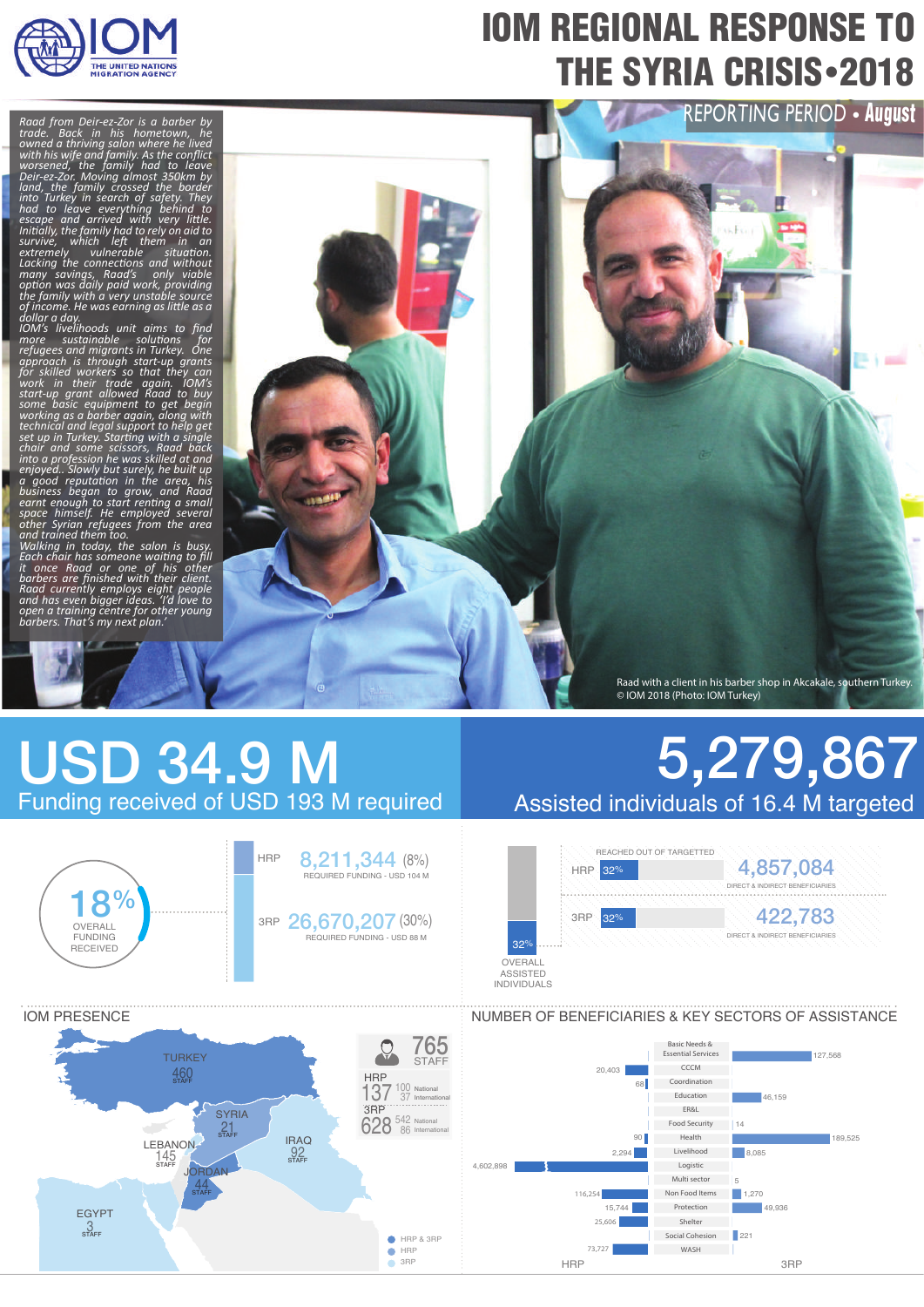### IOM WHOLE OF SYRIA RESPONSE (HRP) - AT A GLANCE

### HRP - RESPONSE SALLOWS AND SERVICE OVERVIEW

介蒙首策以合照

On 11 August, airstrikes displaced around 3,100 families from southern Idleb, and about 370 families from northern Hama. If fighting were to escalate in September, UN planning scenarios estimate that up to 900,000 people could be displaced.

CCCM: On 17 August 2018, IOM partners completed construction of a camp in North West Syria which includes all WASH and camp infrastructure, such as shower and latrine blocks, kitchens, child-friendly spaces, and solar lights. The camp will serve 900 IDP families (4,500 Individuals) and provide multi-sectoral services (water, food, health & nutrition, and protection) to beneficiaries. This site is expected to host IDPs displaced by military opera-



#### tions in Idleb.

By the end of August, IOM finished the expansion of two reception centres, which now have the capacity to accommodate up to 1,000 additional IDPs. The completed works included levelling and graveling of the land, casting concreate bases and setting up 10 additional reception tents, constructing shower and latrine blocks, and fencing.

IOM began winterization activities by procuring tent insulation materials for the first 1,800 tents in Northern Syria. By Winter 2018/2019, IOM plans to provide 15,000 tents with a complete package of insulation activities for each tent.

**Protection:** In August, IOM continued provision of integrated protection

services in one of its reception centres, reaching over 1,400 beneficiaries with protection monitoring, child protection and psychosocial activities, GBV case management services and awareness sessions, and family tracing and reunification support.

**Shelter:** During the reporting period, IOM partners delivered shelter units to 68 households in northern Syria Furthermore, IOM provided shelter repair to over 800 households from the host community and IDP population. This assistance aimed to improve living conditions and empower host community contribution to IDP sheltering needs.





#### **Through Their Eyes**

*Nada is from Deir-ez-Zor in the north east of Syria and is one of five children. When Nada was very young, and the civil war intensified, shelling worsened in her hometown and her family had to flee. Nada has never had the chance to go to school, but she is bright and loves sewing and embroidery like her mother and her older sister Hamida. A long journey across the country in search of safety led the family to Aleppo, where they eventually settled into a camp.*

*Nada has been through more than any nine-year-old should; her life so far has had little structure and a lot of uncertainty. According to Save the Children's report released last year,*  one in every four children in Syria is at risk of developing a mental health disorder as a result<br>of the conflict. To address the psychosocial wellbeing of children arriving in camps, special *activities in child-friendly spaces have been designed by IOM to help young people cope with difficulties they have experienced. IOM also builds the capacity of local staff to design and implement these activities, which include arts and crafts, language education and team games used as tools to help children express their feelings and find sources of support. During the sessions, Nada talks about her dreams to become a doctor one day to help other children in her country.*



#### ABBREVIATIONS USED

- CCCM Camp Coordination and Camp Managem
- ER&L Early Recovery and Livelihoods HRP - Humanitarian Response Plan
	-
- IBC International Blue Crescent Relief and Development Foundation
- MHPSS Mental Health and Psychosocial Support NFI - Non-Food Items
- 
- WASH Water, Sanitation and Hygiene
- IDP Internally Displaced Persons

3RP - Regional Refugee Response Plan